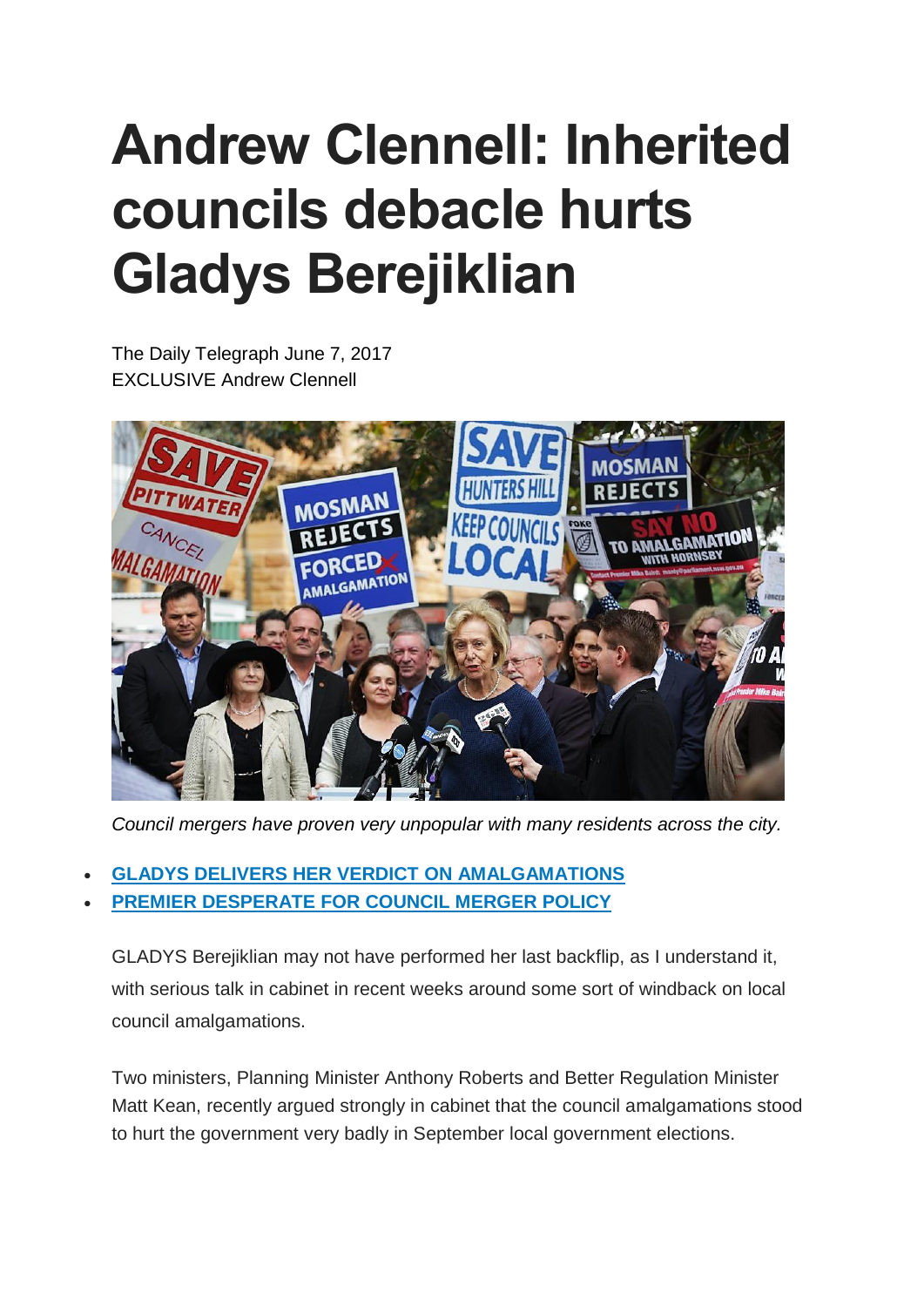Roberts actually argued for areas that have already amalgamated to be allowed to hold plebiscites to see if people still agreed with those amalgamations, according to my sources.

Front of mind for Roberts, the member for Lane Cove, is controversy around the proposed amalgamation of Hunters Hill Council with Lane Cove Council, which is still before the courts.

Apparently Gladys Berejiklian shut down the discussion, which took place in the "political discussion" part of cabinet.

But the council rumour mill also holds suggestions the government is preparing for the eventuality of plebiscites in some areas.

One of the reasons the issue is back on the agenda is the fact that Woollahra Council has won special leave to appeal in the High Court against its amalgamation with Randwick and Waverley councils.

Should Woollahra ultimately triumph in the High Court, the government would be under great pressure to reverse all city council mergers still before the courts.



*It is said that Baird was the one who was all the way with the levy and that Berejiklian as treasurer at the time was forced to carry on the policy.*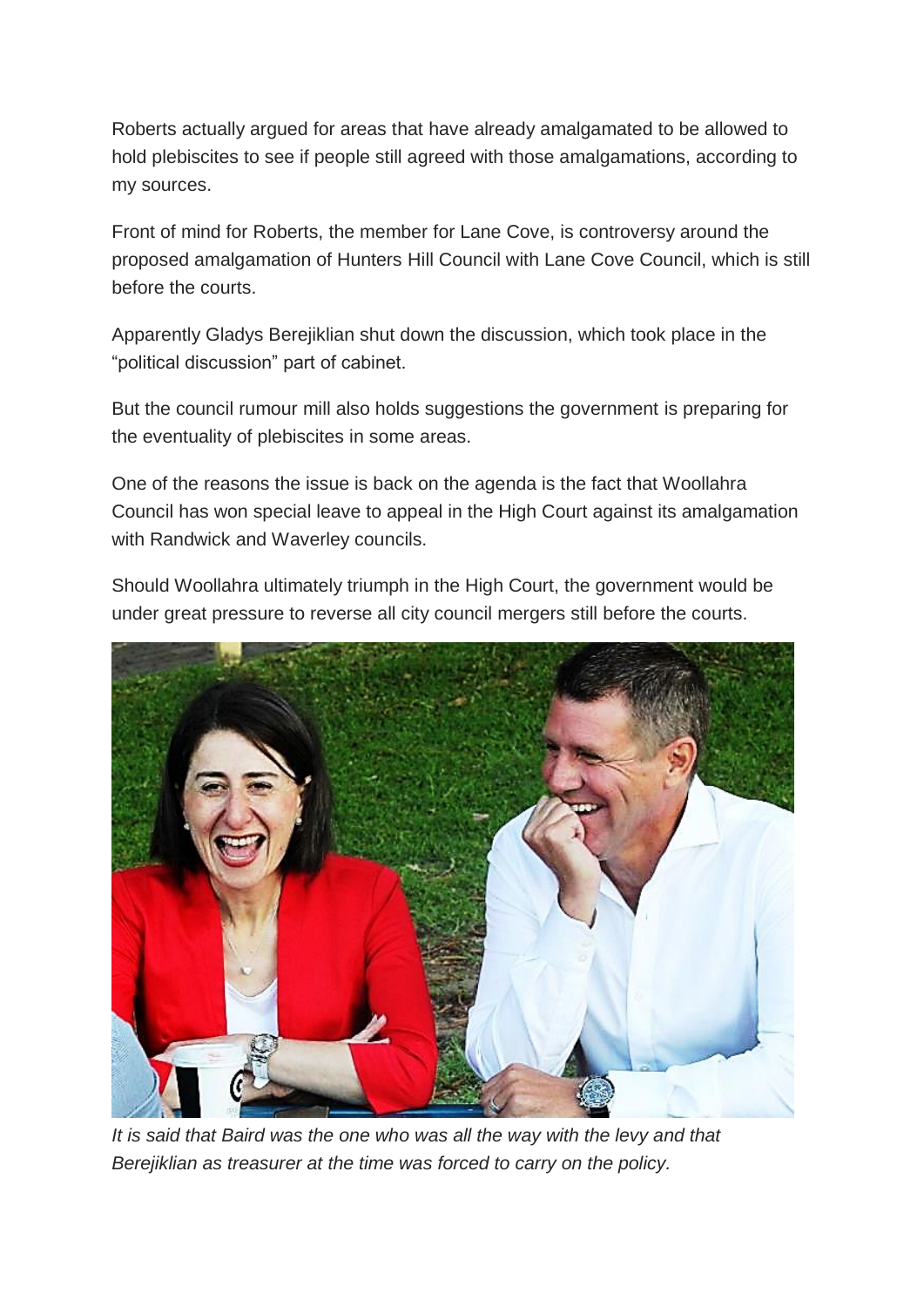Then there is concern — as several councils continue their appeals against the government's wish to merge them — that there is the spectre of councils just mounting more and more challenges in the courts.

For example, Hunters Hill Council could no sooner lose its court battle then it would lodge another appeal on different grounds. And so it would go on and on, with all of us paying for it.

Kean and Roberts both raised concerns, I am told, in the cabinet meeting about a fortnight ago that Liberal council candidates are set to "get smashed" in the September local government elections by voters unhappy with their merger deals, with Hornsby having ceded some of its area to Parramatta council, for example.

Some ministers are saying this is another "mess that Mike Baird gifted Gladys" on top of continuing fallout over the failed greyhound racing ban and on top of the proposed introduction of the Emergency Services Levy, which Ms Berejiklian "deferred" (read: dumped) last week.

It is said that Baird was the one who was all the way with the levy and that Berejiklian as treasurer at the time was forced to carry on the policy.

Now, as premier, Berejiklian has been forced to dump it and embarrass herself.

And, again, there is a similar feeling around mergers.

But while ever the premier defends the decisions Mike Baird took, saying she was in cabinet at the time and supported them, the more she suffers for them.

I've always been a supporter of there being fewer councils in Sydney. But Baird really needed to go to the Upper House to pass the legislation to make it so, not just push it through the Boundaries Commission. Thanks to this, he created a process which has allowed the court challenges to occur.

But Fred Nile opposing the amalgamations ruined the original plan.

Baird appeared in a hurry to get the mergers through, come hell or high water, when he could have negotiated further with the Upper House.

Now we know why he was in such a rush. He wanted to get all his reforms done and get the hell out of there, to the job at the bank.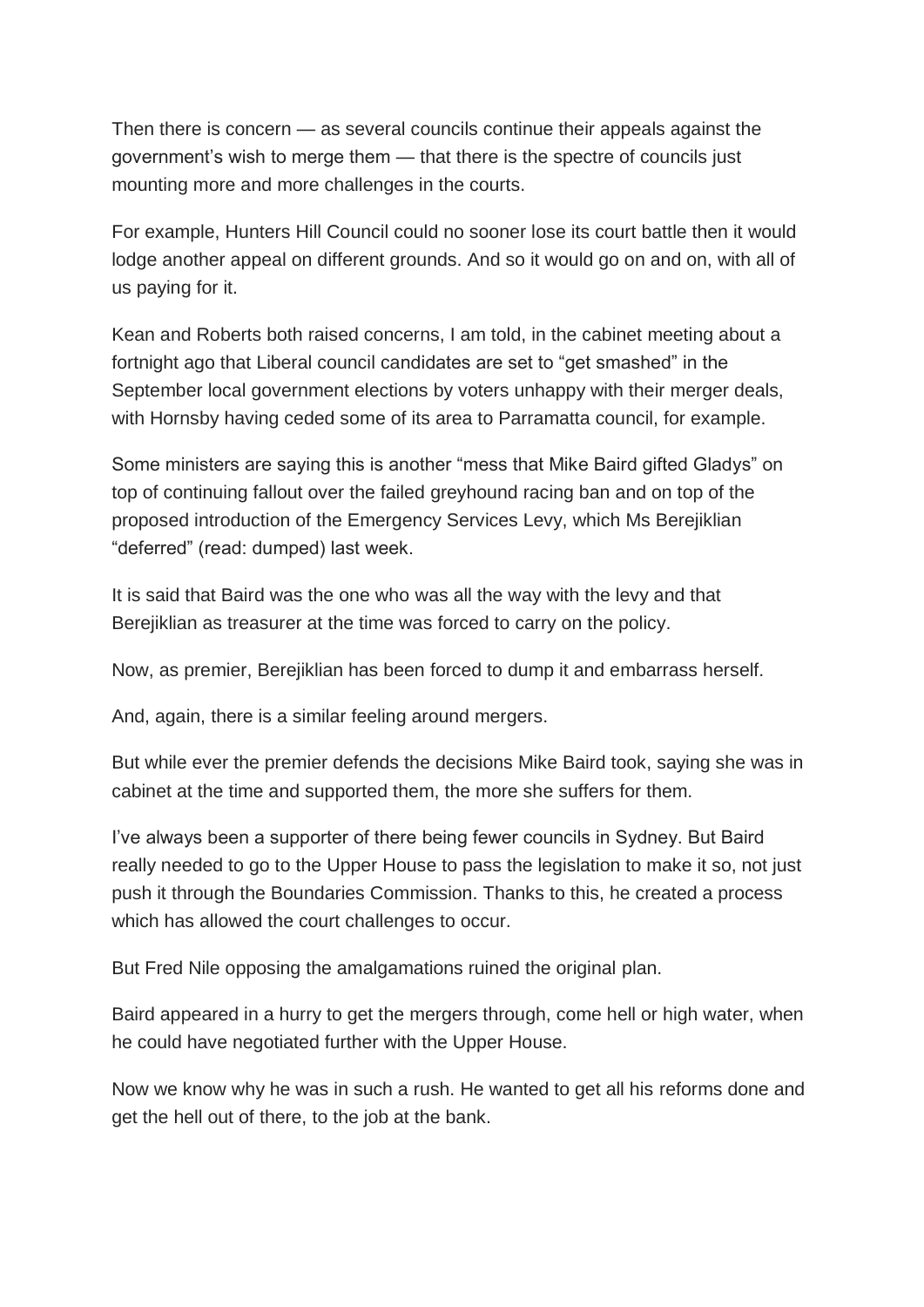

*There has been serious talk in cabinet in recent weeks around some sort of windback on local council amalgamations.*

In February, shortly after becoming premier, Berejiklian announced that she would walk away from country council mergers currently before the courts but continue with city mergers still in limbo and have the government fight for them to continue in the courts.

Those mergers still in limbo include Strathfield, Burwood and Canada Bay councils; Hornsby and Ku-ring-gai; Hunters Hill, Lane Cove and Ryde; Mosman, North Sydney and Willoughby, and Randwick, Waverley and Woollahra.

Botany Bay and Rockdale councils decided to merge after losing in the Court of Appeal.

The problem with just turning around and dumping those city mergers before the courts — apart from it being another backflip — is that it would lead to protests from those councils which did the right thing and merged, such as the Northern Beaches Council.

But at some point, the Premier has to make the decision as to whether she wants the council amalgamation issue carrying on into the second half of next year, with a state